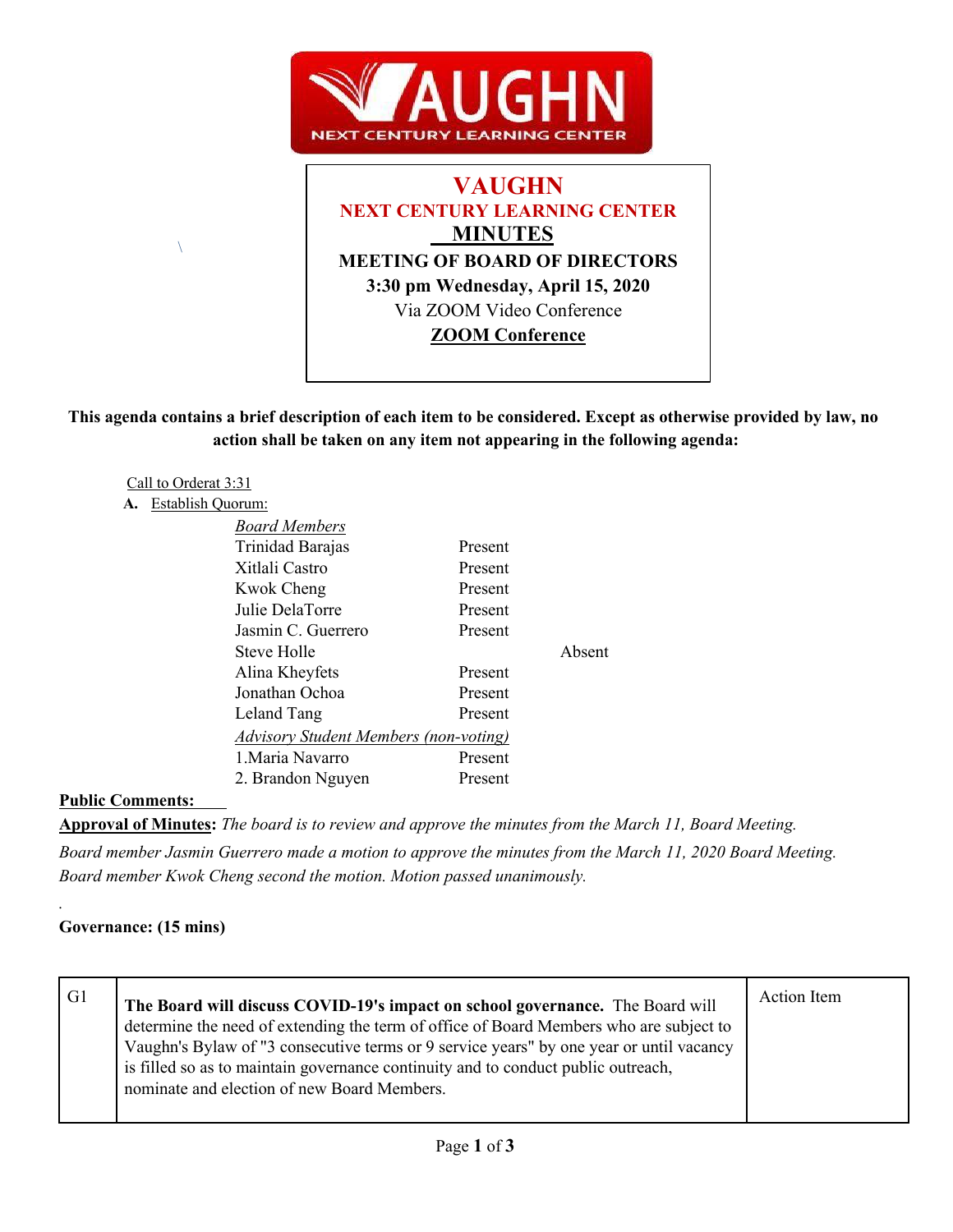| Trinidad Barajas second the motion. Board member Leland Tang abstains from voting.<br>Board member Steve Holle is absent. Motion passed unanimously. |
|------------------------------------------------------------------------------------------------------------------------------------------------------|
|------------------------------------------------------------------------------------------------------------------------------------------------------|

# **Business and Operations (75 mins)**

| B1 | <b>School Update-</b> CEO will provide the Board of Directors an update since school closure<br>due to the Covid-19 health crisis.                                                                                                                                                                                                                                                                                                                                                                                                                                                                                                               | Information Item |
|----|--------------------------------------------------------------------------------------------------------------------------------------------------------------------------------------------------------------------------------------------------------------------------------------------------------------------------------------------------------------------------------------------------------------------------------------------------------------------------------------------------------------------------------------------------------------------------------------------------------------------------------------------------|------------------|
|    | Legal Counsel will conduct a How to conduct a ZOOM Meeting on Friday.<br>$\overline{\phantom{a}}$<br>School continuing to provide Breakfast/Lunch to an average of 2,200 meals daily<br>$\overline{\phantom{a}}$<br>from 11 am to 1pm.<br>School is capitalizing on the Grab-n-Go meal distribution to distribute<br>$\overline{\phantom{a}}$<br>Homework Packets to those who missed the first hard copy packets<br>Closure of school will extend through the end of the school year.<br>$\overline{\phantom{a}}$<br>Distribution of technology has begun per family survey, currently 1300 laptops<br>$\overline{\phantom{a}}$<br>distributed. |                  |

| B2             | <b>Fiscal Matter - Qualified School Construction Bond (QSCB) - The Board will</b><br>review the 2010 executed loan agreement between Vaughn and the California<br>School Finance Authority (CSFA). The Board will authorize the CEO to submit<br>to CSFA an intercept amendment to reduce Vaughn's revenue intercept to zero<br>on/before May 1, 2020. The Board will also authorize the CEO to make full<br>repayment of \$8.5 million on June 1, 2020, bond maturation date.<br>Board member Jonathan Ochoa made a motion to authorize the CEO to submit to<br>CSFA an intercept amendment to reduce Vaughn's revenue intercept to zero<br>on/before May 1, 2020 and authorized the CEO to make full repayment of \$8.5<br>million on June 1, 2020, bond maturation date. Board member Kwok Cheng<br>second. Board member Julie de la Torre abstained from voting. Motion passed. | <b>Action Item</b>      |
|----------------|-------------------------------------------------------------------------------------------------------------------------------------------------------------------------------------------------------------------------------------------------------------------------------------------------------------------------------------------------------------------------------------------------------------------------------------------------------------------------------------------------------------------------------------------------------------------------------------------------------------------------------------------------------------------------------------------------------------------------------------------------------------------------------------------------------------------------------------------------------------------------------------|-------------------------|
| B <sub>3</sub> | Fiscal Matter - Investment Update - Board Treasurer will provide an update on<br>all investment portfolios                                                                                                                                                                                                                                                                                                                                                                                                                                                                                                                                                                                                                                                                                                                                                                          | Information Item        |
| <b>B4</b>      | <b>Fiscal Matter - 2020-2021 Budget Development - The Board will continue its</b><br>discussion related to budget projection and future priority needs.                                                                                                                                                                                                                                                                                                                                                                                                                                                                                                                                                                                                                                                                                                                             | <b>Information Item</b> |